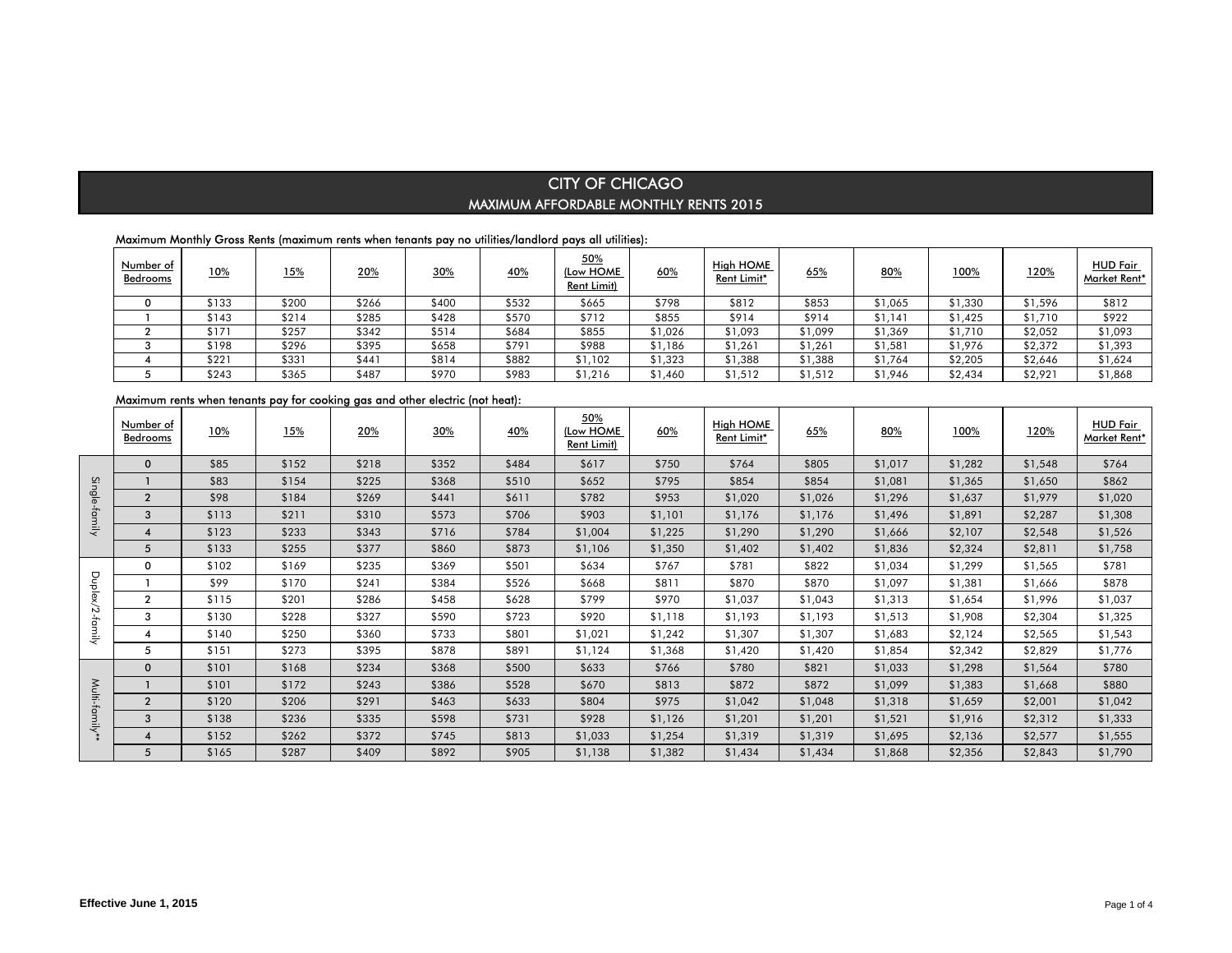### Maximum rents when tenants pay for electric heat, cooking gas, and other electric:

|              | Number of<br><b>Bedrooms</b> | <u>10%</u> | 15%   | 20%   | 30%   | 40%   | 50%<br>(Low HOME<br>Rent Limit) | 60%     | High HOME<br>Rent Limit* | 65%     | 80%     | 100%    | 120%    | <b>HUD Fair</b><br>Market Rent* |
|--------------|------------------------------|------------|-------|-------|-------|-------|---------------------------------|---------|--------------------------|---------|---------|---------|---------|---------------------------------|
|              | $\mathbf 0$                  | \$42       | \$109 | \$175 | \$309 | \$441 | \$574                           | \$707   | \$721                    | \$762   | \$974   | \$1,239 | \$1,505 | \$721                           |
|              |                              | \$31       | \$102 | \$173 | \$316 | \$458 | \$600                           | \$743   | \$802                    | \$802   | \$1,029 | \$1,313 | \$1,598 | \$810                           |
| Single       | $\overline{2}$               | \$37       | \$123 | \$208 | \$380 | \$550 | \$721                           | \$892   | \$959                    | \$965   | \$1,235 | \$1,576 | \$1,918 | \$959                           |
| family.      | 3                            | \$43       | \$141 | \$240 | \$503 | \$636 | \$833                           | \$1,031 | \$1,106                  | \$1,106 | \$1,426 | \$1,821 | \$2,217 | \$1,238                         |
|              | 4                            | \$44       | \$154 | \$264 | \$637 | \$705 | \$925                           | \$1,146 | \$1,211                  | \$1,211 | \$1,587 | \$2,028 | \$2,469 | \$1,447                         |
|              | 5                            | \$46       | \$168 | \$290 | \$773 | \$786 | \$1,019                         | \$1,263 | \$1,315                  | \$1,315 | \$1,749 | \$2,237 | \$2,724 | \$1,671                         |
|              | 0                            | \$63       | \$130 | \$196 | \$330 | \$462 | \$595                           | \$728   | \$742                    | \$783   | \$995   | \$1,260 | \$1,526 | \$742                           |
| Duplex/2     |                              | \$53       | \$124 | \$195 | \$338 | \$480 | \$622                           | \$765   | \$824                    | \$824   | \$1,051 | \$1,335 | \$1,620 | \$832                           |
|              | $\overline{2}$               | \$61       | \$147 | \$232 | \$404 | \$574 | \$745                           | \$916   | \$983                    | \$989   | \$1,259 | \$1,600 | \$1,942 | \$983                           |
|              | 3                            | \$68       | \$166 | \$265 | \$528 | \$661 | \$858                           | \$1,056 | \$1,131                  | \$1,131 | \$1,451 | \$1,846 | \$2,242 | \$1,263                         |
| -family      | 4                            | \$70       | \$180 | \$290 | \$663 | \$731 | \$951                           | \$1,172 | \$1,237                  | \$1,237 | \$1,613 | \$2,054 | \$2,495 | \$1,473                         |
|              | 5                            | \$73       | \$195 | \$317 | \$800 | \$813 | \$1,046                         | \$1,290 | \$1,342                  | \$1,342 | \$1,776 | \$2,264 | \$2,751 | \$1,698                         |
|              | $\mathbf 0$                  | \$79       | \$146 | \$212 | \$346 | \$478 | \$611                           | \$744   | \$758                    | \$799   | \$1,011 | \$1,276 | \$1,542 | \$758                           |
| <b>Multi</b> |                              | \$75       | \$146 | \$217 | \$360 | \$502 | \$644                           | \$787   | \$846                    | \$846   | \$1,073 | \$1,357 | \$1,642 | \$854                           |
|              | $\overline{2}$               | \$89       | \$175 | \$260 | \$432 | \$602 | \$773                           | \$944   | \$1,011                  | \$1,017 | \$1,287 | \$1,628 | \$1,970 | \$1,011                         |
| tami         | 3                            | \$102      | \$200 | \$299 | \$562 | \$695 | \$892                           | \$1,090 | \$1,165                  | \$1,165 | \$1,485 | \$1,880 | \$2,276 | \$1,297                         |
| ₹            | 4                            | \$112      | \$222 | \$332 | \$705 | \$773 | \$993                           | \$1,214 | \$1,279                  | \$1,279 | \$1,655 | \$2,096 | \$2,537 | \$1,515                         |
|              | 5                            | \$120      | \$242 | \$364 | \$847 | \$860 | \$1,093                         | \$1,337 | \$1,389                  | \$1,389 | \$1,823 | \$2,311 | \$2,798 | \$1,745                         |

## Maximum rents when tenants pay for gas heat, cooking gas, and other electric:

|                 |                         | \$31  | \$102                                                                         | \$173 | \$316 | \$458 | \$600                           | \$743   | \$802                           | \$802   | \$1,029 | \$1,313 | \$1,598 | \$810                           |
|-----------------|-------------------------|-------|-------------------------------------------------------------------------------|-------|-------|-------|---------------------------------|---------|---------------------------------|---------|---------|---------|---------|---------------------------------|
|                 | $\overline{2}$          | \$37  | \$123                                                                         | \$208 | \$380 | \$550 | \$721                           | \$892   | \$959                           | \$965   | \$1,235 | \$1,576 | \$1,918 | \$959                           |
| Single-family   | $\mathbf{3}$            | \$43  | \$141                                                                         | \$240 | \$503 | \$636 | \$833                           | \$1,031 | \$1,106                         | \$1,106 | \$1,426 | \$1,821 | \$2,217 | \$1,238                         |
|                 | $\overline{\mathbf{4}}$ | \$44  | \$154                                                                         | \$264 | \$637 | \$705 | \$925                           | \$1,146 | \$1,211                         | \$1,211 | \$1,587 | \$2,028 | \$2,469 | \$1,447                         |
|                 | $5\overline{5}$         | \$46  | \$168                                                                         | \$290 | \$773 | \$786 | \$1,019                         | \$1,263 | \$1,315                         | \$1,315 | \$1,749 | \$2,237 | \$2,724 | \$1,671                         |
|                 | $\mathbf 0$             | \$63  | \$130                                                                         | \$196 | \$330 | \$462 | \$595                           | \$728   | \$742                           | \$783   | \$995   | \$1,260 | \$1,526 | \$742                           |
|                 | $\mathbf{1}$            | \$53  | \$124                                                                         | \$195 | \$338 | \$480 | \$622                           | \$765   | \$824                           | \$824   | \$1,051 | \$1,335 | \$1,620 | \$832                           |
|                 | $\overline{2}$          | \$61  | \$147                                                                         | \$232 | \$404 | \$574 | \$745                           | \$916   | \$983                           | \$989   | \$1,259 | \$1,600 | \$1,942 | \$983                           |
|                 | 3                       | \$68  | \$166                                                                         | \$265 | \$528 | \$661 | \$858                           | \$1,056 | \$1,131                         | \$1,131 | \$1,451 | \$1,846 | \$2,242 | \$1,263                         |
| Duplex/2-family | $\overline{4}$          | \$70  | \$180                                                                         | \$290 | \$663 | \$731 | \$951                           | \$1,172 | \$1,237                         | \$1,237 | \$1,613 | \$2,054 | \$2,495 | \$1,473                         |
|                 | 5                       | \$73  | \$195                                                                         | \$317 | \$800 | \$813 | \$1,046                         | \$1,290 | \$1,342                         | \$1,342 | \$1,776 | \$2,264 | \$2,751 | \$1,698                         |
|                 | $\mathbf 0$             | \$79  | \$146                                                                         | \$212 | \$346 | \$478 | \$611                           | \$744   | \$758                           | \$799   | \$1,011 | \$1,276 | \$1,542 | \$758                           |
|                 | $\overline{1}$          | \$75  | \$146                                                                         | \$217 | \$360 | \$502 | \$644                           | \$787   | \$846                           | \$846   | \$1,073 | \$1,357 | \$1,642 | \$854                           |
|                 | $\overline{2}$          | \$89  | \$175                                                                         | \$260 | \$432 | \$602 | \$773                           | \$944   | \$1,011                         | \$1,017 | \$1,287 | \$1,628 | \$1,970 | \$1,011                         |
| Multi-family**  | 3                       | \$102 | \$200                                                                         | \$299 | \$562 | \$695 | \$892                           | \$1,090 | \$1,165                         | \$1,165 | \$1,485 | \$1,880 | \$2,276 | \$1,297                         |
|                 | $\overline{\mathbf{4}}$ | \$112 | \$222                                                                         | \$332 | \$705 | \$773 | \$993                           | \$1,214 | \$1,279                         | \$1,279 | \$1,655 | \$2,096 | \$2,537 | \$1,515                         |
|                 | $5\phantom{1}$          | \$120 | \$242                                                                         | \$364 | \$847 | \$860 | \$1,093                         | \$1,337 | \$1,389                         | \$1,389 | \$1,823 | \$2,311 | \$2,798 | \$1,745                         |
|                 |                         |       | Maximum rents when tenants pay for gas heat, cooking gas, and other electric: |       |       |       |                                 |         |                                 |         |         |         |         |                                 |
|                 |                         |       |                                                                               |       |       |       |                                 |         |                                 |         |         |         |         |                                 |
|                 |                         |       |                                                                               |       |       |       |                                 |         |                                 |         |         |         |         |                                 |
|                 | Number of<br>Bedrooms   | 10%   | 15%                                                                           | 20%   | 30%   | 40%   | 50%<br>(Low HOME<br>Rent Limit) | 60%     | <b>High HOME</b><br>Rent Limit* | 65%     | 80%     | 100%    | 120%    | <b>HUD Fair</b><br>Market Rent* |
|                 | $\mathbf 0$             | \$46  | \$113                                                                         | \$179 | \$313 | \$445 | \$578                           | \$711   | \$725                           | \$766   | \$978   | \$1,243 | \$1,509 | \$725                           |
|                 | -1                      | \$37  | \$108                                                                         | \$179 | \$322 | \$464 | \$606                           | \$749   | \$808                           | \$808   | \$1,035 | \$1,319 | \$1,604 | \$816                           |
|                 | $\overline{2}$          | \$45  | \$131                                                                         | \$216 | \$388 | \$558 | \$729                           | \$900   | \$967                           | \$973   | \$1,243 | \$1,584 | \$1,926 | \$967                           |
|                 | $\mathbf{3}$            | \$53  | \$151                                                                         | \$250 | \$513 | \$646 | \$843                           | \$1,041 | \$1,116                         | \$1,116 | \$1,436 | \$1,831 | \$2,227 | \$1,248                         |
| Single-family   | $\overline{4}$          | \$56  | \$166                                                                         | \$276 | \$649 | \$717 | \$937                           | \$1,158 | \$1,223                         | \$1,223 | \$1,599 | \$2,040 | \$2,481 | \$1,459                         |
|                 | $\sqrt{5}$              | \$59  | \$181                                                                         | \$303 | \$786 | \$799 | \$1,032                         | \$1,276 | \$1,328                         | \$1,328 | \$1,762 | \$2,250 | \$2,737 | \$1,684                         |
|                 | $\mathbf 0$             | \$67  | \$134                                                                         | \$200 | \$334 | \$466 | \$599                           | \$732   | \$746                           | \$787   | \$999   | \$1,264 | \$1,530 | \$746                           |
|                 | $\overline{1}$          | \$58  | \$129                                                                         | \$200 | \$343 | \$485 | \$627                           | \$770   | \$829                           | \$829   | \$1,056 | \$1,340 | \$1,625 | \$837                           |
|                 | $\overline{2}$          | \$68  | \$154                                                                         | \$239 | \$411 | \$581 | \$752                           | \$923   | \$990                           | \$996   | \$1,266 | \$1,607 | \$1,949 | \$990                           |
|                 | 3                       | \$76  | \$174                                                                         | \$273 | \$536 | \$669 | \$866                           | \$1,064 | \$1,139                         | \$1,139 | \$1,459 | \$1,854 | \$2,250 | \$1,271                         |
|                 | $\overline{\mathbf{4}}$ | \$80  | \$190                                                                         | \$300 | \$673 | \$741 | \$961                           | \$1,182 | \$1,247                         | \$1,247 | \$1,623 | \$2,064 | \$2,505 | \$1,483                         |
| Duplex/2-family | 5                       | \$85  | \$207                                                                         | \$329 | \$812 | \$825 | \$1,058                         | \$1,302 | \$1,354                         | \$1,354 | \$1,788 | \$2,276 | \$2,763 | \$1,710                         |
|                 | $\mathbf 0$             | \$81  | \$148                                                                         | \$214 | \$348 | \$480 | \$613                           | \$746   | \$760                           | \$801   | \$1,013 | \$1,278 | \$1,544 | \$760                           |
|                 | $\mathbf{1}$            | \$78  | \$149                                                                         | \$220 | \$363 | \$505 | \$647                           | \$790   | \$849                           | \$849   | \$1,076 | \$1,360 | \$1,645 | \$857                           |
|                 | $\overline{2}$          | \$93  | \$179                                                                         | \$264 | \$436 | \$606 | \$777                           | \$948   | \$1,015                         | \$1,021 | \$1,291 | \$1,632 | \$1,974 | \$1,015                         |
|                 | 3                       | \$107 | \$205                                                                         | \$304 | \$567 | \$700 | \$897                           | \$1,095 | \$1,170                         | \$1,170 | \$1,490 | \$1,885 | \$2,281 | \$1,302                         |
| Multi-family**  | $\overline{\mathbf{4}}$ | \$118 | \$228                                                                         | \$338 | \$711 | \$779 | \$999                           | \$1,220 | \$1,285                         | \$1,285 | \$1,661 | \$2,102 | \$2,543 | \$1,521                         |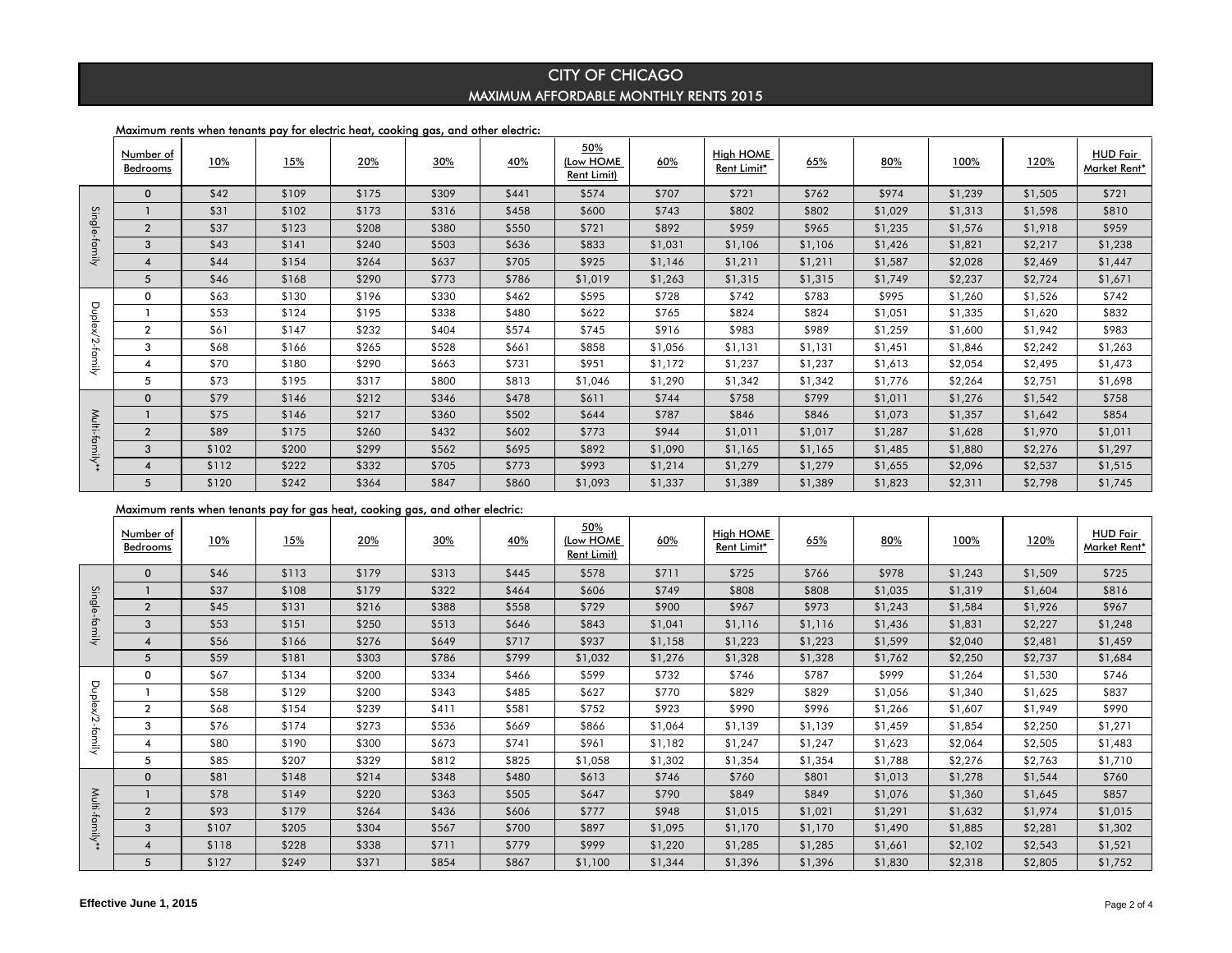### Maximum rents when tenants pay for electric cooking and other electric (not heat):

|          | Number of<br>Bedrooms | 10%   | 15%   | 20%   | 30%   | <u>40%</u> | 50%<br>(Low HOME<br><b>Rent Limit)</b> | 60%     | High HOME<br>Rent Limit* | 65%     | 80%     | 100%    | 120%    | <b>HUD Fair</b><br>Market Rent* |
|----------|-----------------------|-------|-------|-------|-------|------------|----------------------------------------|---------|--------------------------|---------|---------|---------|---------|---------------------------------|
|          | $\mathbf 0$           | \$82  | \$149 | \$215 | \$349 | \$481      | \$614                                  | \$747   | \$761                    | \$802   | \$1,014 | \$1,279 | \$1,545 | \$761                           |
| <u>ي</u> |                       | \$79  | \$150 | \$221 | \$364 | \$506      | \$648                                  | \$791   | \$850                    | \$850   | \$1,077 | \$1,361 | \$1,646 | \$858                           |
| ngle     | $\overline{2}$        | \$93  | \$179 | \$264 | \$436 | \$606      | \$777                                  | \$948   | \$1,015                  | \$1,021 | \$1,291 | \$1,632 | \$1,974 | \$1,015                         |
| family   | 3                     | \$107 | \$205 | \$304 | \$567 | \$700      | \$897                                  | \$1,095 | \$1,170                  | \$1,170 | \$1,490 | \$1,885 | \$2,281 | \$1,302                         |
|          | 4                     | \$116 | \$226 | \$336 | \$709 | \$777      | \$997                                  | \$1,218 | \$1,283                  | \$1,283 | \$1,659 | \$2,100 | \$2,541 | \$1,519                         |
|          | 5                     | \$125 | \$247 | \$369 | \$852 | \$865      | \$1,098                                | \$1,342 | \$1,394                  | \$1,394 | \$1,828 | \$2,316 | \$2,803 | \$1,750                         |
|          | 0                     | \$99  | \$166 | \$232 | \$366 | \$498      | \$631                                  | \$764   | \$778                    | \$819   | \$1,031 | \$1,296 | \$1,562 | \$778                           |
| Duplex/  |                       | \$95  | \$166 | \$237 | \$380 | \$522      | \$664                                  | \$807   | \$866                    | \$866   | \$1,093 | \$1,377 | \$1,662 | \$874                           |
|          | $\overline{2}$        | \$110 | \$196 | \$281 | \$453 | \$623      | \$794                                  | \$965   | \$1,032                  | \$1,038 | \$1,308 | \$1,649 | \$1,991 | \$1,032                         |
| Ñ        | 3                     | \$124 | \$222 | \$321 | \$584 | \$717      | \$914                                  | \$1,112 | \$1,187                  | \$1,187 | \$1,507 | \$1,902 | \$2,298 | \$1,319                         |
| -tamily  | 4                     | \$133 | \$243 | \$353 | \$726 | \$794      | \$1,014                                | \$1,235 | \$1,300                  | \$1,300 | \$1,676 | \$2,117 | \$2,558 | \$1,536                         |
|          | 5                     | \$143 | \$265 | \$387 | \$870 | \$883      | \$1,116                                | \$1,360 | \$1,412                  | \$1,412 | \$1,846 | \$2,334 | \$2,821 | \$1,768                         |
|          | $\mathbf 0$           | \$98  | \$165 | \$231 | \$365 | \$497      | \$630                                  | \$763   | \$777                    | \$818   | \$1,030 | \$1,295 | \$1,561 | \$777                           |
| Multi-   |                       | \$97  | \$168 | \$239 | \$382 | \$524      | \$666                                  | \$809   | \$868                    | \$868   | \$1,095 | \$1,379 | \$1,664 | \$876                           |
|          | $\overline{2}$        | \$115 | \$201 | \$286 | \$458 | \$628      | \$799                                  | \$970   | \$1,037                  | \$1,043 | \$1,313 | \$1,654 | \$1,996 | \$1,037                         |
| family*  | 3                     | \$132 | \$230 | \$329 | \$592 | \$725      | \$922                                  | \$1,120 | \$1,195                  | \$1,195 | \$1,515 | \$1,910 | \$2,306 | \$1,327                         |
|          | $\boldsymbol{A}$      | \$145 | \$255 | \$365 | \$738 | \$806      | \$1,026                                | \$1,247 | \$1,312                  | \$1,312 | \$1,688 | \$2,129 | \$2,570 | \$1,548                         |
|          | 5                     | \$157 | \$279 | \$401 | \$884 | \$897      | \$1,130                                | \$1,374 | \$1,426                  | \$1,426 | \$1,860 | \$2,348 | \$2,835 | \$1,782                         |

### Maximum rents when tenants pay only for other electric:

|                 |                                       | \$79           | \$150                                                   | \$221          | \$364          | \$506          | \$648                           | \$791              | \$850                           | \$850              | \$1,077            | \$1,361            | \$1,646            | \$858                           |
|-----------------|---------------------------------------|----------------|---------------------------------------------------------|----------------|----------------|----------------|---------------------------------|--------------------|---------------------------------|--------------------|--------------------|--------------------|--------------------|---------------------------------|
|                 | $\overline{2}$                        | \$93           | \$179                                                   | \$264          | \$436          | \$606          | \$777                           | \$948              | \$1,015                         | \$1,021            | \$1,291            | \$1,632            | \$1,974            | \$1,015                         |
| Single-family   | 3                                     | \$107          | \$205                                                   | \$304          | \$567          | \$700          | \$897                           | \$1,095            | \$1,170                         | \$1,170            | \$1,490            | \$1,885            | \$2,281            | \$1,302                         |
|                 | $\overline{\mathbf{4}}$               | \$116          | \$226                                                   | \$336          | \$709          | \$777          | \$997                           | \$1,218            | \$1,283                         | \$1,283            | \$1,659            | \$2,100            | \$2,541            | \$1,519                         |
|                 | $\sqrt{5}$                            | \$125          | \$247                                                   | \$369          | \$852          | \$865          | \$1,098                         | \$1,342            | \$1,394                         | \$1,394            | \$1,828            | \$2,316            | \$2,803            | \$1,750                         |
|                 | 0                                     | \$99           | \$166                                                   | \$232          | \$366          | \$498          | \$631                           | \$764              | \$778                           | \$819              | \$1,031            | \$1,296            | \$1,562            | \$778                           |
| Duplex/2-family | $\mathbf{1}$                          | \$95           | \$166                                                   | \$237          | \$380          | \$522          | \$664                           | \$807              | \$866                           | \$866              | \$1,093            | \$1,377            | \$1,662            | \$874                           |
|                 | $\overline{2}$                        | \$110          | \$196                                                   | \$281          | \$453          | \$623          | \$794                           | \$965              | \$1,032                         | \$1,038            | \$1,308            | \$1,649            | \$1,991            | \$1,032                         |
|                 | 3                                     | \$124          | \$222                                                   | \$321          | \$584          | \$717          | \$914                           | \$1,112            | \$1,187                         | \$1,187            | \$1,507            | \$1,902            | \$2,298            | \$1,319                         |
|                 | $\overline{\mathbf{4}}$               | \$133          | \$243                                                   | \$353          | \$726          | \$794          | \$1,014                         | \$1,235            | \$1,300                         | \$1,300            | \$1,676            | \$2,117            | \$2,558            | \$1,536                         |
|                 | 5                                     | \$143          | \$265                                                   | \$387          | \$870          | \$883          | \$1,116                         | \$1,360            | \$1,412                         | \$1,412            | \$1,846            | \$2,334            | \$2,821            | \$1,768                         |
|                 | $\mathbf 0$                           | \$98           | \$165                                                   | \$231          | \$365          | \$497          | \$630                           | \$763              | \$777                           | \$818              | \$1,030            | \$1,295            | \$1,561            | \$777                           |
|                 | $\mathbf{1}$                          | \$97           | \$168                                                   | \$239          | \$382          | \$524          | \$666                           | \$809              | \$868                           | \$868              | \$1,095            | \$1,379            | \$1,664            | \$876                           |
|                 | $\overline{2}$                        | \$115          | \$201                                                   | \$286          | \$458          | \$628          | \$799                           | \$970              | \$1,037                         | \$1,043            | \$1,313            | \$1,654            | \$1,996            | \$1,037                         |
| Multi-family**  | $\mathbf{3}$                          | \$132          | \$230                                                   | \$329          | \$592          | \$725          | \$922                           | \$1,120            | \$1,195                         | \$1,195            | \$1,515            | \$1,910            | \$2,306            | \$1,327                         |
|                 | $\overline{\mathbf{4}}$               | \$145          | \$255                                                   | \$365          | \$738          | \$806          | \$1,026                         | \$1,247            | \$1,312                         | \$1,312            | \$1,688            | \$2,129            | \$2,570            | \$1,548                         |
|                 | 5                                     | \$157          | \$279                                                   | \$401          | \$884          | \$897          | \$1,130                         | \$1,374            | \$1,426                         | \$1,426            | \$1,860            | \$2,348            | \$2,835            | \$1,782                         |
|                 |                                       |                | Maximum rents when tenants pay only for other electric: |                |                |                |                                 |                    |                                 |                    |                    |                    |                    |                                 |
|                 |                                       |                |                                                         |                |                |                |                                 |                    |                                 |                    |                    |                    |                    |                                 |
|                 | Number of<br>Bedrooms                 | 10%            | 15%                                                     | 20%            | 30%            | 40%            | 50%<br>(Low HOME<br>Rent Limit) | 60%                | <b>High HOME</b><br>Rent Limit* | 65%                | 80%                | 100%               | 120%               | <b>HUD Fair</b><br>Market Rent* |
|                 | $\mathbf 0$                           | \$88           | \$155                                                   | \$221          | \$355          | \$487          | \$620                           | \$753              | \$767                           | \$808              | \$1,020            | \$1,285            | \$1,551            | \$767                           |
|                 | $\mathbf{1}$                          | \$87           | \$158                                                   | \$229          | \$372          | \$514          | \$656                           | \$799              | \$858                           | \$858              | \$1,085            | \$1,369            | \$1,654            | \$866                           |
|                 | $\overline{2}$                        | \$103          | \$189                                                   | \$274          | \$446          | \$616          | \$787                           | \$958              | \$1,025                         | \$1,031            | \$1,301            | \$1,642            | \$1,984            | \$1,025                         |
|                 | 3                                     | \$119          | \$217                                                   | \$316          | \$579          | \$712          | \$909                           | \$1,107            | \$1,182                         | \$1,182            | \$1,502            | \$1,897            | \$2,293            | \$1,314                         |
| Single-family   | $\overline{4}$                        | \$130          | \$240                                                   | \$350          | \$723          | \$791          | \$1,011                         | \$1,232            | \$1,297                         | \$1,297            | \$1,673            | \$2,114            | \$2,555            | \$1,533                         |
|                 | $\sqrt{5}$                            | \$140          | \$262                                                   | \$384          | \$867          | \$880          | \$1,113                         | \$1,357            | \$1,409                         | \$1,409            | \$1,843            | \$2,331            | \$2,818            | \$1,765                         |
|                 | $\mathsf 0$                           | \$105          | \$172                                                   | \$238          | \$372          | \$504          | \$637                           | \$770              | \$784                           | \$825              | \$1,037            | \$1,302            | \$1,568            | \$784                           |
|                 | $\mathbf{1}$                          | \$103          | \$174                                                   | \$245          | \$388          | \$530          | \$672                           | \$815              | \$874                           | \$874              | \$1,101            | \$1,385            | \$1,670            | \$882                           |
|                 | $\overline{2}$                        | \$120          | \$206                                                   | \$291          | \$463          | \$633          | \$804                           | \$975              | \$1,042                         | \$1,048            | \$1,318            | \$1,659            | \$2,001            | \$1,042                         |
|                 | 3                                     | \$136          | \$234                                                   | \$333          | \$596          | \$729          | \$926                           | \$1,124            | \$1,199                         | \$1,199            | \$1,519            | \$1,914            | \$2,310            | \$1,331                         |
| Duplex/2-family | $\overline{\mathbf{4}}$               | \$147          | \$257                                                   | \$367          | \$740          | \$808          | \$1,028                         | \$1,249            | \$1,314                         | \$1,314            | \$1,690            | \$2,131            | \$2,572            | \$1,550                         |
|                 | 5                                     | \$158          | \$280                                                   | \$402          | \$885          | \$898          | \$1,131                         | \$1,375            | \$1,427                         | \$1,427            | \$1,861            | \$2,349            | \$2,836            | \$1,783                         |
|                 | $\mathbf 0$                           | \$104          | \$171                                                   | \$237          | \$371          | \$503          | \$636                           | \$769              | \$783                           | \$824              | \$1,036            | \$1,301            | \$1,567            | \$783                           |
|                 | $\mathbf{1}$                          | \$105          | \$176                                                   | \$247          | \$390          | \$532          | \$674                           | \$817              | \$876                           | \$876              | \$1,103            | \$1,387            | \$1,672            | \$884                           |
|                 | $\overline{2}$                        | \$125          | \$211                                                   | \$296          | \$468          | \$638          | \$809                           | \$980              | \$1,047                         | \$1,053            | \$1,323            | \$1,664            | \$2,006            | \$1,047                         |
|                 | 3                                     | \$144          | \$242                                                   | \$341          | \$604          | \$737          | \$934                           | \$1,132            | \$1,207                         | \$1,207            | \$1,527            | \$1,922            | \$2,318            | \$1,339                         |
| Multi-family*   | $\overline{\mathbf{4}}$<br>$\sqrt{5}$ | \$159<br>\$172 | \$269<br>\$294                                          | \$379<br>\$416 | \$752<br>\$899 | \$820<br>\$912 | \$1,040<br>\$1,145              | \$1,261<br>\$1,389 | \$1,326<br>\$1,441              | \$1,326<br>\$1,441 | \$1,702<br>\$1,875 | \$2,143<br>\$2,363 | \$2,584<br>\$2,850 | \$1,562<br>\$1,797              |